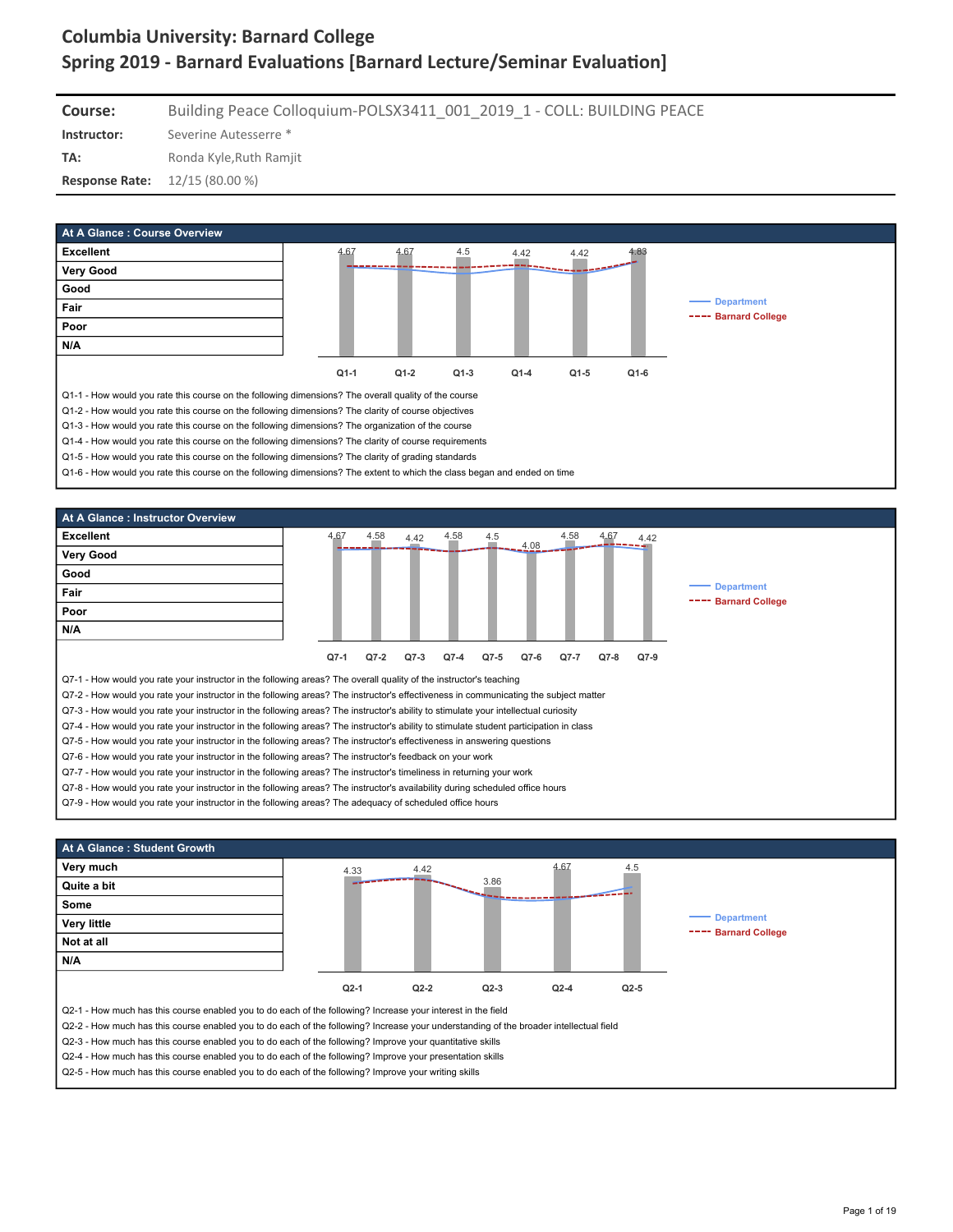| Course:                                | Building Peace Colloquium-POLSX3411 001 2019 1 - COLL: BUILDING PEACE |
|----------------------------------------|-----------------------------------------------------------------------|
| Instructor:                            | Severine Autesserre *                                                 |
| TA:                                    | Ronda Kyle, Ruth Ramjit                                               |
| <b>Response Rate:</b> $12/15(80.00\%)$ |                                                                       |

| 1 - How would you rate this course on the following dimensions? |      |            |                  |                   |   |                          |    |            |          |                        |                        |            |        |
|-----------------------------------------------------------------|------|------------|------------------|-------------------|---|--------------------------|----|------------|----------|------------------------|------------------------|------------|--------|
| The overall quality of the course                               |      |            |                  |                   |   |                          |    |            |          |                        |                        |            |        |
| <b>Response Option</b>                                          |      | Weight     | <b>Frequency</b> | Percent           |   | <b>Percent Responses</b> |    |            |          |                        | <b>Means</b>           |            |        |
| Poor                                                            |      | (1)        | 0                | $0.00\%$          |   |                          |    |            | 4.67     | 4.05                   | 4.10                   |            |        |
| Fair                                                            |      | (2)        | 0                | $0.00\%$          |   |                          |    |            |          |                        |                        |            |        |
| Good                                                            |      | (3)        |                  | 8.33%             |   |                          |    |            |          |                        |                        |            |        |
| Very Good                                                       |      | (4)        | 2                | 16.67%            |   |                          |    |            |          |                        |                        |            |        |
| Excellent                                                       |      | (5)        | 9                | 75.00%            |   |                          |    |            |          |                        |                        |            |        |
| N/A                                                             |      | (0)        | 0                | $0.00\%$          |   |                          |    |            |          |                        |                        |            |        |
|                                                                 |      |            |                  |                   | 0 | 25                       | 50 | 100        | Question | Department             | <b>Barnard College</b> |            |        |
| <b>Response Rate</b>                                            | Mean | <b>STD</b> | Median           | <b>Department</b> |   | Mean                     |    | <b>STD</b> | Median   | <b>Barnard College</b> | Mean                   | <b>STD</b> | Median |
| 12/15 (80.00%)                                                  | 4.67 | 0.65       | 5.00             | 274               |   | 4.05                     |    | 1.16       | 4.00     | 6936                   | 4.10                   | 1.06       | 4.00   |

| 1 - How would you rate this course on the following dimensions? |      |            |                  |            |   |                          |    |            |          |                        |                        |            |        |
|-----------------------------------------------------------------|------|------------|------------------|------------|---|--------------------------|----|------------|----------|------------------------|------------------------|------------|--------|
| The clarity of course objectives                                |      |            |                  |            |   |                          |    |            |          |                        |                        |            |        |
| <b>Response Option</b>                                          |      | Weight     | <b>Frequency</b> | Percent    |   | <b>Percent Responses</b> |    |            |          |                        | <b>Means</b>           |            |        |
| Poor                                                            |      | (1)        | 0                | $0.00\%$   |   |                          |    |            | 4.67     |                        | 4.08                   |            |        |
| Fair                                                            |      | (2)        | $\Omega$         | $0.00\%$   |   |                          |    |            |          | 3.94                   |                        |            |        |
| Good                                                            |      | (3)        |                  | 8.33%      |   |                          |    |            |          |                        |                        |            |        |
| Very Good                                                       |      | (4)        | 2                | 16.67%     |   |                          |    |            |          |                        |                        |            |        |
| Excellent                                                       |      | (5)        | 9                | 75.00%     |   |                          |    |            |          |                        |                        |            |        |
| N/A                                                             |      | (0)        | $\Omega$         | $0.00\%$   |   |                          |    |            |          |                        |                        |            |        |
|                                                                 |      |            |                  |            | 0 | 25                       | 50 | 100        | Question | Department             | <b>Barnard College</b> |            |        |
| <b>Response Rate</b>                                            | Mean | <b>STD</b> | Median           | Department |   | Mean                     |    | <b>STD</b> | Median   | <b>Barnard College</b> | Mean                   | <b>STD</b> | Median |
| 12/15 (80.00%)                                                  | 4.67 | 0.65       | 5.00             | 274        |   | 3.94                     |    | 1.27       | 4.00     | 6936                   | 4.08                   | 1.10       | 4.00   |

**1 - How would you rate this course on the following dimensions?**

| The organization of the course |             |            |                  |                |   |                          |    |            |          |                        |                        |            |        |
|--------------------------------|-------------|------------|------------------|----------------|---|--------------------------|----|------------|----------|------------------------|------------------------|------------|--------|
| <b>Response Option</b>         |             |            | Weight Frequency | <b>Percent</b> |   | <b>Percent Responses</b> |    |            |          |                        | <b>Means</b>           |            |        |
| Poor                           |             | (1)        | 0                | $0.00\%$       |   |                          |    |            | 4.50     |                        | 4.04                   |            |        |
| Fair                           |             | (2)        | $\mathbf 0$      | $0.00\%$       |   |                          |    |            |          | 3.76                   |                        |            |        |
| Good                           |             | (3)        |                  | 8.33%          |   |                          |    |            |          |                        |                        |            |        |
| Very Good                      |             | (4)        | 4                | 33.33%         |   |                          |    |            |          |                        |                        |            |        |
| Excellent                      |             | (5)        |                  | 58.33%         |   |                          |    |            |          |                        |                        |            |        |
| N/A                            |             | (0)        | 0                | $0.00\%$       |   |                          |    |            |          |                        |                        |            |        |
|                                |             |            |                  |                | 0 | 25                       | 50 | 100        | Question | Department             | <b>Barnard College</b> |            |        |
| <b>Response Rate</b>           | <b>Mean</b> | <b>STD</b> | Median           | Department     |   | Mean                     |    | <b>STD</b> | Median   | <b>Barnard College</b> | Mean                   | <b>STD</b> | Median |
| 12/15 (80.00%)                 | 4.50        | 0.67       | 5.00             | 274            |   | 3.76                     |    | 1.42       | 4.00     | 6936                   | 4.04                   | 1.14       | 4.00   |

| 1 - How would you rate this course on the following dimensions? |      |            |                |            |                          |    |            |          |                        |                        |            |        |
|-----------------------------------------------------------------|------|------------|----------------|------------|--------------------------|----|------------|----------|------------------------|------------------------|------------|--------|
| The clarity of course requirements                              |      |            |                |            |                          |    |            |          |                        |                        |            |        |
| Response Option                                                 |      | Weight     | Frequency      | Percent    | <b>Percent Responses</b> |    |            |          |                        | <b>Means</b>           |            |        |
| Poor                                                            |      | (1)        | 0              | $0.00\%$   |                          |    |            | 4.42     |                        | 4.13                   |            |        |
| Fair                                                            |      | (2)        | 0              | $0.00\%$   |                          |    |            |          | 3.98                   |                        |            |        |
| Good                                                            |      | (3)        | $\overline{2}$ | 16.67%     |                          |    |            |          |                        |                        |            |        |
| Very Good                                                       |      | (4)        | 3              | 25.00%     |                          |    |            |          |                        |                        |            |        |
| Excellent                                                       |      | (5)        |                | 58.33%     |                          |    |            |          |                        |                        |            |        |
| N/A                                                             |      | (0)        | 0              | $0.00\%$   |                          |    |            |          |                        |                        |            |        |
|                                                                 |      |            |                |            | 25                       | 50 | 100        | Question | Department             | <b>Barnard College</b> |            |        |
| <b>Response Rate</b>                                            | Mean | <b>STD</b> | Median         | Department | Mean                     |    | <b>STD</b> | Median   | <b>Barnard College</b> | Mean                   | <b>STD</b> | Median |
| 12/15 (80.00%)                                                  | 4.42 | 0.79       | 5.00           | 274        | 3.98                     |    | 1.25       | 4.00     | 6936                   | 4.13                   | 1.07       | 4.00   |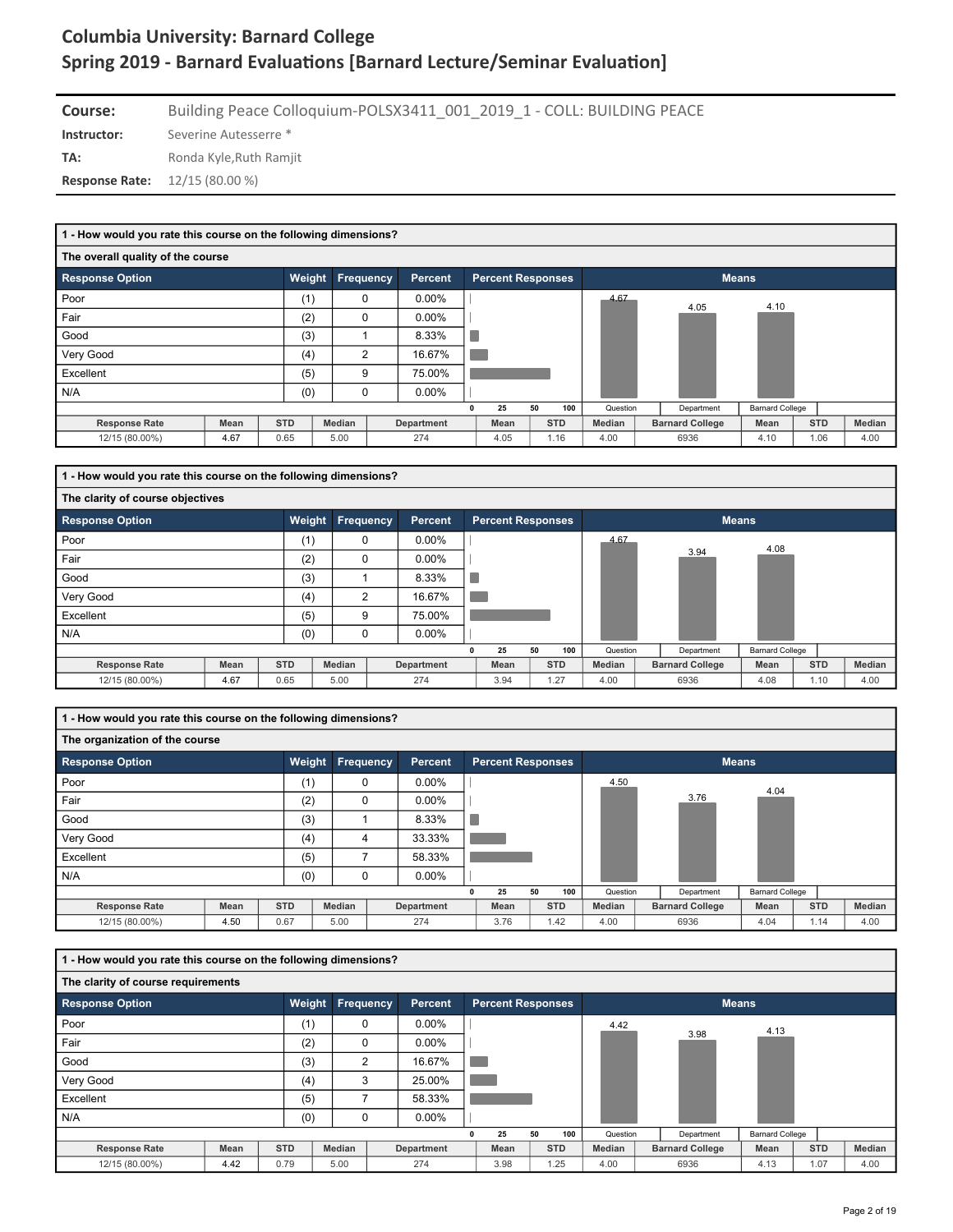| Course:                                | Building Peace Colloquium-POLSX3411 001 2019 1 - COLL: BUILDING PEACE |
|----------------------------------------|-----------------------------------------------------------------------|
| Instructor:                            | Severine Autesserre *                                                 |
| TA:                                    | Ronda Kyle, Ruth Ramjit                                               |
| <b>Response Rate:</b> $12/15(80.00\%)$ |                                                                       |

| 1 - How would you rate this course on the following dimensions? |      |            |                  |            |   |                          |    |            |          |                        |                        |            |        |
|-----------------------------------------------------------------|------|------------|------------------|------------|---|--------------------------|----|------------|----------|------------------------|------------------------|------------|--------|
| The clarity of grading standards                                |      |            |                  |            |   |                          |    |            |          |                        |                        |            |        |
| <b>Response Option</b>                                          |      | Weight     | <b>Frequency</b> | Percent    |   | <b>Percent Responses</b> |    |            |          |                        | <b>Means</b>           |            |        |
| Poor                                                            |      | (1)        | $\Omega$         | $0.00\%$   |   |                          |    |            | 4.42     |                        |                        |            |        |
| Fair                                                            |      | (2)        | 0                | $0.00\%$   |   |                          |    |            |          | 3.77                   | 3.89                   |            |        |
| Good                                                            |      | (3)        | $\overline{2}$   | 16.67%     |   |                          |    |            |          |                        |                        |            |        |
| Very Good                                                       |      | (4)        | 3                | 25.00%     |   |                          |    |            |          |                        |                        |            |        |
| Excellent                                                       |      | (5)        | 7                | 58.33%     |   |                          |    |            |          |                        |                        |            |        |
| N/A                                                             |      | (0)        | 0                | $0.00\%$   |   |                          |    |            |          |                        |                        |            |        |
|                                                                 |      |            |                  |            | 0 | 25                       | 50 | 100        | Question | Department             | <b>Barnard College</b> |            |        |
| <b>Response Rate</b>                                            | Mean | <b>STD</b> | Median           | Department |   | Mean                     |    | <b>STD</b> | Median   | <b>Barnard College</b> | Mean                   | <b>STD</b> | Median |
| 12/15 (80.00%)                                                  | 4.42 | 0.79       | 5.00             | 274        |   | 3.77                     |    | 1.27       | 4.00     | 6936                   | 3.89                   | 1.20       | 4.00   |

| 1 - How would you rate this course on the following dimensions? |      |            |           |            |                          |    |            |          |                        |                        |            |        |
|-----------------------------------------------------------------|------|------------|-----------|------------|--------------------------|----|------------|----------|------------------------|------------------------|------------|--------|
| The extent to which the class began and ended on time           |      |            |           |            |                          |    |            |          |                        |                        |            |        |
| <b>Response Option</b>                                          |      | Weight     | Frequency | Percent    | <b>Percent Responses</b> |    |            |          |                        | <b>Means</b>           |            |        |
| Poor                                                            |      | (1)        | $\Omega$  | $0.00\%$   |                          |    |            | 4.83     | 4.30                   | 4.32                   |            |        |
| Fair                                                            |      | (2)        | 0         | $0.00\%$   |                          |    |            |          |                        |                        |            |        |
| Good                                                            |      | (3)        | $\Omega$  | $0.00\%$   |                          |    |            |          |                        |                        |            |        |
| Very Good                                                       |      | (4)        | 2         | 16.67%     |                          |    |            |          |                        |                        |            |        |
| Excellent                                                       |      | (5)        | 10        | 83.33%     |                          |    |            |          |                        |                        |            |        |
| N/A                                                             |      | (0)        | 0         | $0.00\%$   |                          |    |            |          |                        |                        |            |        |
|                                                                 |      |            |           |            | 25                       | 50 | 100        | Question | Department             | <b>Barnard College</b> |            |        |
| <b>Response Rate</b>                                            | Mean | <b>STD</b> | Median    | Department | Mean                     |    | <b>STD</b> | Median   | <b>Barnard College</b> | Mean                   | <b>STD</b> | Median |
| 12/15 (80.00%)                                                  | 4.83 | 0.39       | 5.00      | 274        | 4.30                     |    | 0.98       | 5.00     | 6936                   | 4.32                   | 0.97       | 5.00   |

**2 - How much has this course enabled you to do each of the following?**

| Increase your interest in the field |      |            |           |                |   |                          |    |            |          |                        |                        |            |        |  |
|-------------------------------------|------|------------|-----------|----------------|---|--------------------------|----|------------|----------|------------------------|------------------------|------------|--------|--|
| <b>Response Option</b>              |      | Weight     | Frequency | <b>Percent</b> |   | <b>Percent Responses</b> |    |            |          |                        | <b>Means</b>           |            |        |  |
| Not at all                          |      | (1)        | 0         | $0.00\%$       |   |                          |    |            | 4.33     | 4.06                   | 4.01                   |            |        |  |
| Very little                         |      | (2)        |           | 8.33%          |   |                          |    |            |          |                        |                        |            |        |  |
| Some                                |      | (3)        |           | 8.33%          |   |                          |    |            |          |                        |                        |            |        |  |
| Quite a bit                         |      | (4)        | 3         | 25.00%         |   |                          |    |            |          |                        |                        |            |        |  |
| Very much                           |      | (5)        |           | 58.33%         |   |                          |    |            |          |                        |                        |            |        |  |
| N/A                                 |      | (0)        | 0         | $0.00\%$       |   |                          |    |            |          |                        |                        |            |        |  |
|                                     |      |            |           |                | 0 | 25                       | 50 | 100        | Question | Department             | <b>Barnard College</b> |            |        |  |
| <b>Response Rate</b>                | Mean | <b>STD</b> | Median    | Department     |   | Mean                     |    | <b>STD</b> | Median   | <b>Barnard College</b> | Mean                   | <b>STD</b> | Median |  |
| 12/15 (80.00%)                      | 4.33 | 0.98       | 5.00      | 274            |   | 4.06                     |    | 1.20       | 4.50     | 6936                   | 4.01                   | 1.14       | 4.00   |  |

| 2 - How much has this course enabled you to do each of the following? |             |            |     |                         |                |                          |    |            |               |                        |                        |            |        |
|-----------------------------------------------------------------------|-------------|------------|-----|-------------------------|----------------|--------------------------|----|------------|---------------|------------------------|------------------------|------------|--------|
| Increase your understanding of the broader intellectual field         |             |            |     |                         |                |                          |    |            |               |                        |                        |            |        |
| <b>Response Option</b>                                                |             |            |     | <b>Weight Frequency</b> | <b>Percent</b> | <b>Percent Responses</b> |    |            |               |                        | <b>Means</b>           |            |        |
| Not at all                                                            |             |            | (1) | $\Omega$                | $0.00\%$       |                          |    |            | 4.42          | 4.22                   | 4.18                   |            |        |
| Very little                                                           |             |            | (2) |                         | 8.33%          |                          |    |            |               |                        |                        |            |        |
| Some                                                                  |             |            | (3) | $\Omega$                | $0.00\%$       |                          |    |            |               |                        |                        |            |        |
| Quite a bit                                                           |             |            | (4) | 4                       | 33.33%         |                          |    |            |               |                        |                        |            |        |
| Very much                                                             |             |            | (5) |                         | 58.33%         |                          |    |            |               |                        |                        |            |        |
| N/A                                                                   |             |            | (0) | $\Omega$                | $0.00\%$       |                          |    |            |               |                        |                        |            |        |
|                                                                       |             |            |     |                         |                | 25                       | 50 | 100        | Question      | Department             | <b>Barnard College</b> |            |        |
| <b>Response Rate</b>                                                  | <b>Mean</b> | <b>STD</b> |     | Median                  | Department     | Mean                     |    | <b>STD</b> | <b>Median</b> | <b>Barnard College</b> | Mean                   | <b>STD</b> | Median |
| 12/15 (80.00%)                                                        | 4.42        | 0.90       |     | 5.00                    | 274            | 4.22                     |    | 1.10       | 5.00          | 6936                   | 4.18                   | 1.00       | 4.00   |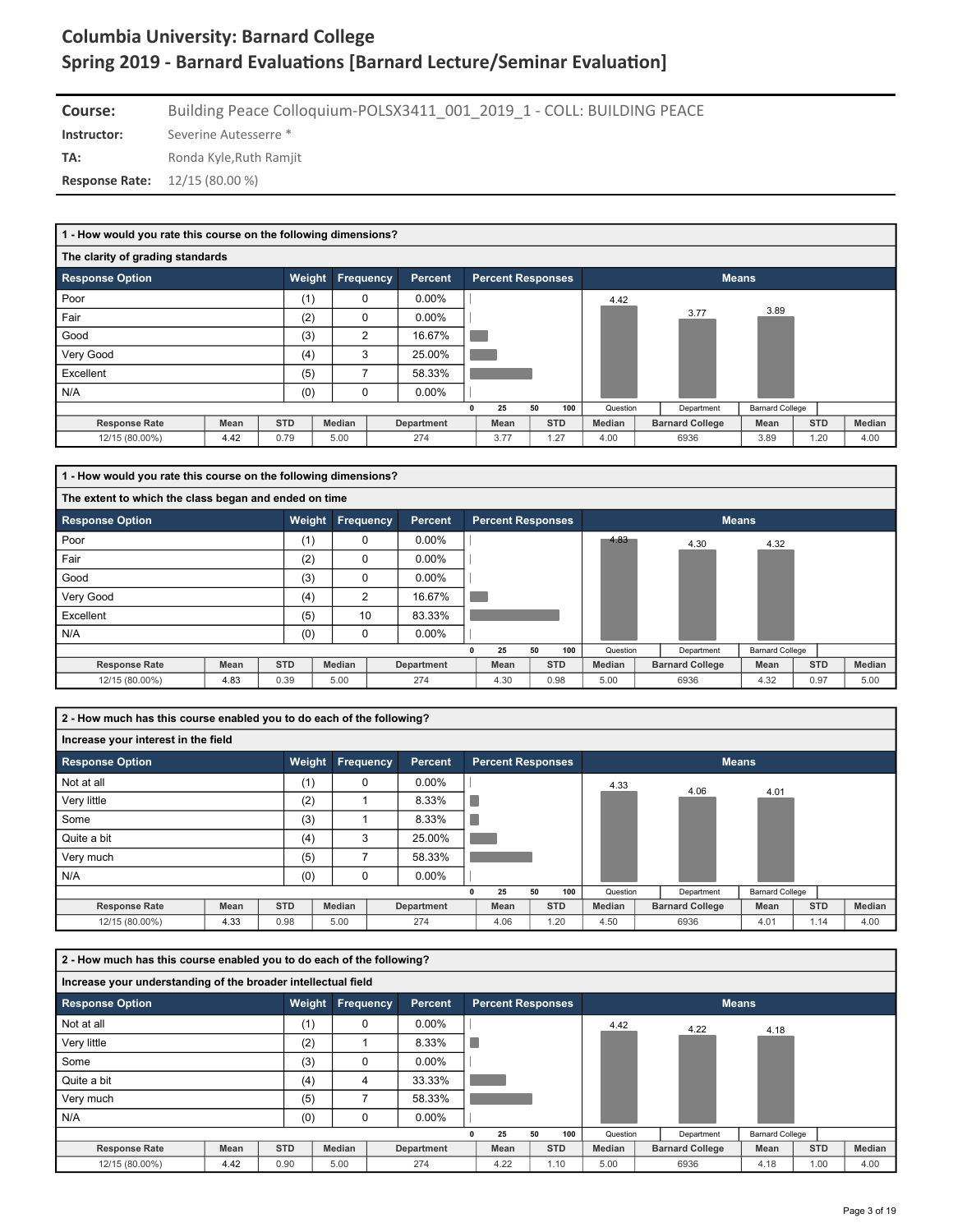| Course:                                | Building Peace Colloquium-POLSX3411 001 2019 1 - COLL: BUILDING PEACE |
|----------------------------------------|-----------------------------------------------------------------------|
| Instructor:                            | Severine Autesserre *                                                 |
| TA:                                    | Ronda Kyle.Ruth Ramiit                                                |
| <b>Response Rate:</b> $12/15(80.00\%)$ |                                                                       |

| Improve your quantitative skills                                                            | <b>Means</b>                                                     |
|---------------------------------------------------------------------------------------------|------------------------------------------------------------------|
|                                                                                             |                                                                  |
| Weight<br><b>Response Option</b><br>Frequency<br><b>Percent</b><br><b>Percent Responses</b> |                                                                  |
| (1)<br>Not at all<br>$0.00\%$<br>$\mathbf 0$                                                |                                                                  |
| Very little<br>(2)<br>8.33%<br>ш                                                            | 3.86<br>3.43<br>3.35                                             |
| Some<br>(3)<br>16.67%<br>$\overline{2}$                                                     |                                                                  |
| Quite a bit<br>8.33%<br>(4)                                                                 |                                                                  |
| (5)<br>3<br>25.00%<br>Very much                                                             |                                                                  |
| N/A<br>(0)<br>41.67%<br>5                                                                   |                                                                  |
| 25<br>50<br>100<br>$\mathbf{0}$                                                             | <b>Barnard College</b><br>Question<br>Department                 |
| <b>STD</b><br>Median<br>Mean<br><b>STD</b><br><b>Response Rate</b><br>Department<br>Mean    | <b>STD</b><br>Median<br>Median<br><b>Barnard College</b><br>Mean |
| 3.86<br>1.21<br>3.35<br>12/15 (80.00%)<br>4.00<br>274<br>1.50                               | 3.00<br>3.43<br>1.41<br>6936<br>4.00                             |

| 2 - How much has this course enabled you to do each of the following? |      |            |             |                |  |                          |    |            |               |  |                        |                        |            |        |
|-----------------------------------------------------------------------|------|------------|-------------|----------------|--|--------------------------|----|------------|---------------|--|------------------------|------------------------|------------|--------|
| Improve your presentation skills                                      |      |            |             |                |  |                          |    |            |               |  |                        |                        |            |        |
| <b>Response Option</b>                                                |      | Weight     | Frequency   | <b>Percent</b> |  | <b>Percent Responses</b> |    |            |               |  | <b>Means</b>           |                        |            |        |
| Not at all                                                            |      | (1)        | $\mathbf 0$ | $0.00\%$       |  |                          |    |            | 4.67          |  |                        |                        |            |        |
| Very little                                                           |      | (2)        | 0           | $0.00\%$       |  |                          |    |            |               |  | 3.29                   | 3.38                   |            |        |
| Some                                                                  |      | (3)        |             | 8.33%          |  |                          |    |            |               |  |                        |                        |            |        |
| Quite a bit                                                           |      | (4)        | 2           | 16.67%         |  |                          |    |            |               |  |                        |                        |            |        |
| Very much                                                             |      | (5)        | 9           | 75.00%         |  |                          |    |            |               |  |                        |                        |            |        |
| N/A                                                                   |      | (0)        | $\mathbf 0$ | $0.00\%$       |  |                          |    |            |               |  |                        |                        |            |        |
|                                                                       |      |            |             |                |  | 25                       | 50 | 100        | Question      |  | Department             | <b>Barnard College</b> |            |        |
| <b>Response Rate</b>                                                  | Mean | <b>STD</b> | Median      | Department     |  | Mean                     |    | <b>STD</b> | <b>Median</b> |  | <b>Barnard College</b> | Mean                   | <b>STD</b> | Median |
| 12/15 (80.00%)                                                        | 4.67 | 0.65       | 5.00        | 274            |  | 3.29                     |    | 1.52       | 3.00          |  | 6936                   | 3.38                   | 1.44       | 3.00   |

**2 - How much has this course enabled you to do each of the following?**

#### **Improve your writing skills Response Option Weight Frequency Percent Percent Responses Means** 4.50 Not at all  $(1)$   $(2)$  0.00% 3.85  $V$ ery little  $(2)$  0 0.00%  $\mathbf{I}$ 3.57 **The State** Some (3) 2 16.67% Quite a bit (4)  $\begin{array}{|c|c|c|c|c|c|c|c|c|} \hline \end{array}$  (4)  $\begin{array}{|c|c|c|c|c|c|c|c|c|} \hline \end{array}$  16.67%  $\overline{\phantom{a}}$ Very much (5) 8 66.67% . N/A (0) 0 0.00% **0 25 50 100 Question Department Barnard College Response Rate Mean STD Median Department Mean STD Median Barnard College Mean STD Median** 12/15 (80.00%) | 4.50 | 0.80 | 5.00 | 274 | 3.85 | 1.10 | 4.00 | 6936 | 3.57 | 1.28 | 4.00

#### **3 - Why did you take this course?**

**Response Rate** 9/15 (60%)

• It was the first colloquium out of the 3 required for the completion of my major. But besides that, I find that the majority of political science courses I have taken have been focused on the nature of violence and war, and few are focused on peace so I wanted more exposure to this.

• Wanted to learn more about peace building, human rights, and the intersections of these two topics with international law and internatoinal politics.

• I've learned so much about conflict but very little about post-conflict and peace-building. I really wanted to get a chance to see things from this perspective.

• requirement

• I wanted to be able to incorporate my combined major (Judaic Studies) into my capstone paper.

• Poli sci major

• I chose the course to satisfy one of my required Political Science colloquia because I am interested in peacebuilding and humanitarian work.

• I had heard great things about Professor Autesserre from friends who had taken her class and was interested in the topic.

• I took this course because I am interested in working in an international setting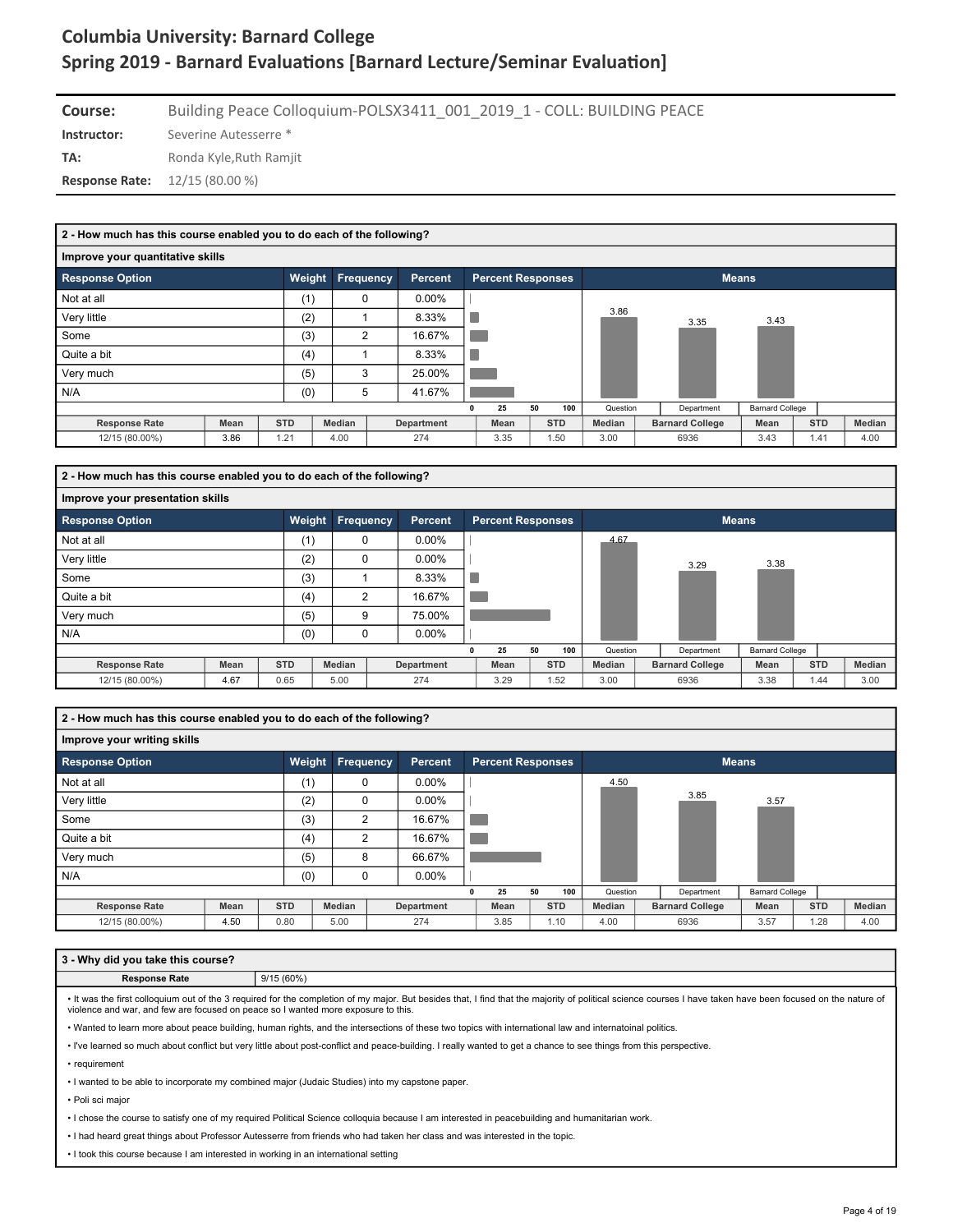| Course:                                 | Building Peace Colloquium-POLSX3411 001 2019 1 - COLL: BUILDING PEACE |
|-----------------------------------------|-----------------------------------------------------------------------|
| Instructor:                             | Severine Autesserre *                                                 |
| TA:                                     | Ronda Kyle.Ruth Ramiit                                                |
| <b>Response Rate:</b> $12/15 (80.00 %)$ |                                                                       |

**4 - What did you value most about this course? In what ways did the course meet your expectations? Explain why you would or would not recommend this course. Response Rate** 9/15 (60%) • I initially really wanted to take this course because I had heard such amazing things about Professor Autesserre and how qualified she is. Of course she lived up to my explanations and was not only a great professor in the classroom, but was also a great source of support and guidance as I struggled and stressed over my first big research paper. I would definitely recommend this course to<br>anyone interested in in • Everything about the class content was interesting and captivating. The readings, although long at times, were so interesting that I found myself wanting to read instead of feeling like it was part of a class or a class obligation. I also enjoyed that the class was very interactive and allowed for everyone in the class to have the opportunity to speak, give presentations, lead discussions, etc. This allowed for those who were a bit more shy to have the opportunity to have their voices heard and I valued this a lot. • I valued the writing skills I acquired, and the friendships I developed with my classmates! I would take the course again for the amazing group dynamic • teacher is very knowledgeable • I valued the oral skills that I acquired, though I felt that at times it was unnecessary to present. • Professor Autesserre is a wonderful instructor for this course given her background knowledge and breadth of experiences. If you are unable to keep up with heavy readings or are deterred by them, you will not do well in this course ! If you are able to commit to doing the work, the course is incredibly rewarding and one of the best you will take. • The course material was really interesting, and Professor Autesserre was incredible. She's smart, organized, explained the material thoroughly and well, and I loved working with her throughout the semester. I would only recommend the course if you're very interested in peacebuilding and humanitarian issues and willing to put a lot of work into the course. There was a lot of reading, lots of critical thinking and analysis required, and she has very high standards in terms of grading. The course was my first priority this semester. That being said, I learned a lot and loved the experience.

• I really enjoyed the concepts we read about and discuss in class. The constructivist approach Prof. Autesserre takes to IR and peace building is very interesting and definitely not discussed as much in political science. The syllabus was very well crafted and I found Professor Autesserre's critiques of peace building to be very interesting and grounded in research. She is also a very compelling lecturer and has a very interesting background and experiences that really make the class even more interesting and unique.

• Professor Autesserre is one of the only professors at Barnard who has extensive expertise in the field of peacekeeping as well as extensive knowledge about African continent and politics. Her<br>research and expertise pushe a field of interest for you, this course is a must!!

#### **5 - What improvements would you like to see in the organization and content of this course?**

**Response Rate** 8/15 (53.33%)

• The only qualms I had about this class was that I would've liked to see more case studies. The class was heavily oriented on Rwanda and the Democratic Republic of Congo as these conflicts are what Professor Autesserre has focused much of her academic life on. However, I would've also liked to see some other case studies from different regions like the Middle East or Latin America.

• I would recommend slightly fewer readings, and no speaking fellows

• no speaking or writing fellows

• I wish there were clearer and more spelled-out/official guidelines on our assignments. Professor Autesserre would say the guidelines in class and we would be expected to copy it down and then do it perfectly. We had no copies from her on the guidelines.

• Maybe on case studies

• More clear grading standards and rubrics. It would be very helpful to be given a peer partner (for non-capstone students) throughout the semester so that we can give each other feedback throughout the research process. It would be great to get Professor Autesserre's feedback on a draft, but I know that the papers are long and not sure if it's feasible.

• The amount of reading can be a bit overwhelming. Even though it is expected that colloquiums have a lot of reading, I suggested to her during the semester that in her syllabus, she should indicate<br>which parts of the read only taking three classes and with plenty of time for homework, I was never able to finish the reading.

• The course was extremely structured– which was great! I would be interested in seeing how the class dynamic would shift if there was more leeway in the organization of the course, and if the structure wasn't so rigid.

|                                                                                                                                                                                      | 6 - Did the course inspire you to put in extra time and effort, over and beyond what was required? Can you explain why or why not? |  |  |  |  |  |  |  |
|--------------------------------------------------------------------------------------------------------------------------------------------------------------------------------------|------------------------------------------------------------------------------------------------------------------------------------|--|--|--|--|--|--|--|
| <b>Response Rate</b>                                                                                                                                                                 | 9/15(60%)                                                                                                                          |  |  |  |  |  |  |  |
| . The secure lead was definitely mean than I am wead to conseively because a fibe 20 none means and as the and of the compater. Dut beginner wais up dealings for the name the anti- |                                                                                                                                    |  |  |  |  |  |  |  |

• The course load was definitely more than I am used to, especially because of the 30 page research paper due at the end of the semester. But besides various deadlines for the paper, the only thing you have to focus on are the weekly readings and a few small class presentations throughout the semester.

• Yes absolutely. I found myself starting my final research paper well in advance to the deadline, which is something that I have had difficulty doing in the past. I did this because I was genuinely interested in putting in the extra time and effort into the research I was conducting, and was inspired to learn more about my topic and puzzle. I also put a lot of effort into preparing weekly notes, although not required in the class, to prepare myself for class discussion because I was genuinely interested in contributing to critical discussions.

• Yes! I felt the need to go above and beyond, especially with writing my paper and participating in the mock peace talks

• yes

• No because I wasn't that interested in the Congo and I didn't realize this class would really only focus on peace in African nations - the description doesn't mention it.

- Yes- discussions were improved and improved my overall knowledge, texts were interesting
- Yes! Intriguing course material and I wanted Professor Autesserre to like me ;)

• The course definitely made me more interested in peace building and its flaws.

• I put in extra time and effort for sure. This is a political science colloquium after all. Sometimes it seems as though I was doing work beyond what was required, as some weeks we not only had readings for class, but also doing readings for our paper research.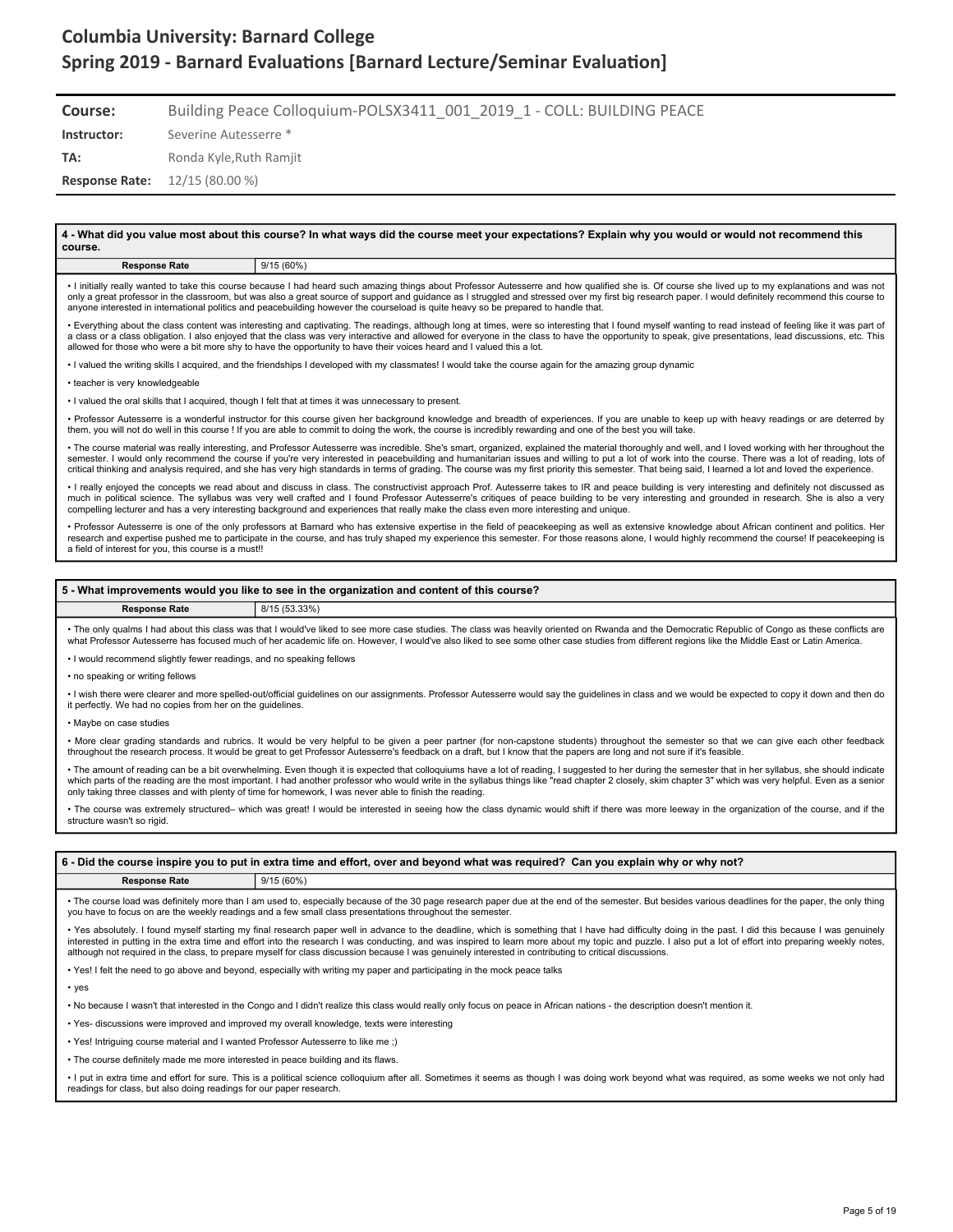| Course:                                | Building Peace Colloquium-POLSX3411 001 2019 1 - COLL: BUILDING PEACE |
|----------------------------------------|-----------------------------------------------------------------------|
| Instructor:                            | Severine Autesserre *                                                 |
| TA:                                    | Ronda Kyle, Ruth Ramjit                                               |
| <b>Response Rate:</b> $12/15(80.00\%)$ |                                                                       |

|                                                  | 7 - How would you rate your instructor in the following areas? |            |                          |                |            |  |      |              |            |            |                        |                        |            |        |
|--------------------------------------------------|----------------------------------------------------------------|------------|--------------------------|----------------|------------|--|------|--------------|------------|------------|------------------------|------------------------|------------|--------|
| The overall quality of the instructor's teaching |                                                                |            |                          |                |            |  |      |              |            |            |                        |                        |            |        |
| <b>Severine Autesserre</b>                       |                                                                |            |                          |                |            |  |      |              |            |            |                        |                        |            |        |
| <b>Response Option</b>                           | <b>Percent</b>                                                 |            | <b>Percent Responses</b> |                |            |  |      | <b>Means</b> |            |            |                        |                        |            |        |
| Poor                                             |                                                                | (1)        |                          | $\mathbf 0$    | $0.00\%$   |  |      |              |            | 4.67       | 4.14                   | 4.23                   |            |        |
| Fair                                             |                                                                | (2)        |                          | $\Omega$       | $0.00\%$   |  |      |              |            |            |                        |                        |            |        |
| Good                                             |                                                                | (3)        |                          |                | 8.33%      |  |      |              |            |            |                        |                        |            |        |
| Very Good                                        |                                                                | (4)        |                          | $\overline{2}$ | 16.67%     |  |      |              |            |            |                        |                        |            |        |
| Excellent                                        |                                                                | (5)        |                          | 9              | 75.00%     |  |      |              |            |            |                        |                        |            |        |
| N/A                                              |                                                                | (0)        |                          | $\mathbf 0$    | $0.00\%$   |  |      |              |            |            |                        |                        |            |        |
|                                                  |                                                                |            |                          |                |            |  | 25   | 50           | 100        | Instructor | Department             | <b>Barnard College</b> |            |        |
| <b>Response Rate</b>                             | Mean                                                           | <b>STD</b> | Median                   |                | Department |  | Mean |              | <b>STD</b> | Median     | <b>Barnard College</b> | Mean                   | <b>STD</b> | Median |
| 12/15 (80.00%)                                   | 4.67                                                           | 0.65       | 5.00                     |                | 274        |  | 4.14 |              | 1.14       | 5.00       | 7013                   | 4.23                   | 1.05       | 5.00   |

| 7 - How would you rate your instructor in the following areas? |                                                                    |            |        |                  |                   |   |                          |    |            |            |                        |                        |            |        |
|----------------------------------------------------------------|--------------------------------------------------------------------|------------|--------|------------------|-------------------|---|--------------------------|----|------------|------------|------------------------|------------------------|------------|--------|
|                                                                | The instructor's effectiveness in communicating the subject matter |            |        |                  |                   |   |                          |    |            |            |                        |                        |            |        |
| <b>Severine Autesserre</b>                                     |                                                                    |            |        |                  |                   |   |                          |    |            |            |                        |                        |            |        |
| <b>Response Option</b>                                         |                                                                    | Weight     |        | <b>Frequency</b> | <b>Percent</b>    |   | <b>Percent Responses</b> |    |            |            |                        | <b>Means</b>           |            |        |
| Poor                                                           |                                                                    | (1)        |        | 0                | $0.00\%$          |   |                          |    |            | 4.58       | 4.17                   | 4.22                   |            |        |
| Fair                                                           |                                                                    | (2)        |        |                  | 8.33%             |   |                          |    |            |            |                        |                        |            |        |
| Good                                                           |                                                                    | (3)        |        | $\Omega$         | $0.00\%$          |   |                          |    |            |            |                        |                        |            |        |
| Very Good                                                      |                                                                    | (4)        |        | 2                | 16.67%            |   |                          |    |            |            |                        |                        |            |        |
| Excellent                                                      |                                                                    | (5)        |        | 9                | 75.00%            |   |                          |    |            |            |                        |                        |            |        |
| N/A                                                            |                                                                    | (0)        |        | 0                | $0.00\%$          |   |                          |    |            |            |                        |                        |            |        |
|                                                                |                                                                    |            |        |                  |                   | 0 | 25                       | 50 | 100        | Instructor | Department             | <b>Barnard College</b> |            |        |
| <b>Response Rate</b>                                           | Mean                                                               | <b>STD</b> | Median |                  | <b>Department</b> |   | Mean                     |    | <b>STD</b> | Median     | <b>Barnard College</b> | Mean                   | <b>STD</b> | Median |
| 12/15 (80.00%)                                                 | 4.58                                                               | 0.90       | 5.00   |                  | 274               |   | 4.17                     |    | 1.18       | 5.00       | 7013                   | 4.22                   | 1.07       | 5.00   |

| 7 - How would you rate your instructor in the following areas? |                                                                   |            |               |  |            |   |                          |            |     |               |                        |                        |            |      |        |
|----------------------------------------------------------------|-------------------------------------------------------------------|------------|---------------|--|------------|---|--------------------------|------------|-----|---------------|------------------------|------------------------|------------|------|--------|
|                                                                | The instructor's ability to stimulate your intellectual curiosity |            |               |  |            |   |                          |            |     |               |                        |                        |            |      |        |
| <b>Severine Autesserre</b>                                     |                                                                   |            |               |  |            |   |                          |            |     |               |                        |                        |            |      |        |
| Weight<br>Frequency<br><b>Response Option</b><br>Percent       |                                                                   |            |               |  |            |   | <b>Percent Responses</b> |            |     |               |                        | <b>Means</b>           |            |      |        |
| Poor                                                           |                                                                   | (1)        | $\mathbf 0$   |  | $0.00\%$   |   |                          |            |     | 4.42          | 4.25                   | 4.18                   |            |      |        |
| Fair                                                           |                                                                   | (2)        |               |  | 8.33%      |   |                          |            |     |               |                        |                        |            |      |        |
| Good                                                           |                                                                   | (3)        |               |  | 8.33%      |   |                          |            |     |               |                        |                        |            |      |        |
| Very Good                                                      |                                                                   | (4)        | 2             |  | 16.67%     |   |                          |            |     |               |                        |                        |            |      |        |
| Excellent                                                      |                                                                   | (5)        | 8             |  | 66.67%     |   |                          |            |     |               |                        |                        |            |      |        |
| N/A                                                            |                                                                   | (0)        | $\mathbf 0$   |  | $0.00\%$   |   |                          |            |     |               |                        |                        |            |      |        |
|                                                                |                                                                   |            |               |  |            | 0 | 25                       | 50         | 100 | Instructor    | Department             | <b>Barnard College</b> |            |      |        |
| <b>Response Rate</b>                                           | <b>Mean</b>                                                       | <b>STD</b> | <b>Median</b> |  | Department |   | Mean                     | <b>STD</b> |     | <b>Median</b> | <b>Barnard College</b> | Mean                   | <b>STD</b> |      | Median |
| 12/15 (80.00%)                                                 | 4.42                                                              | 1.00       | 5.00          |  | 274        |   | 4.25                     | 1.12       |     | 5.00          | 7013                   | 4.18                   |            | 1.13 | 5.00   |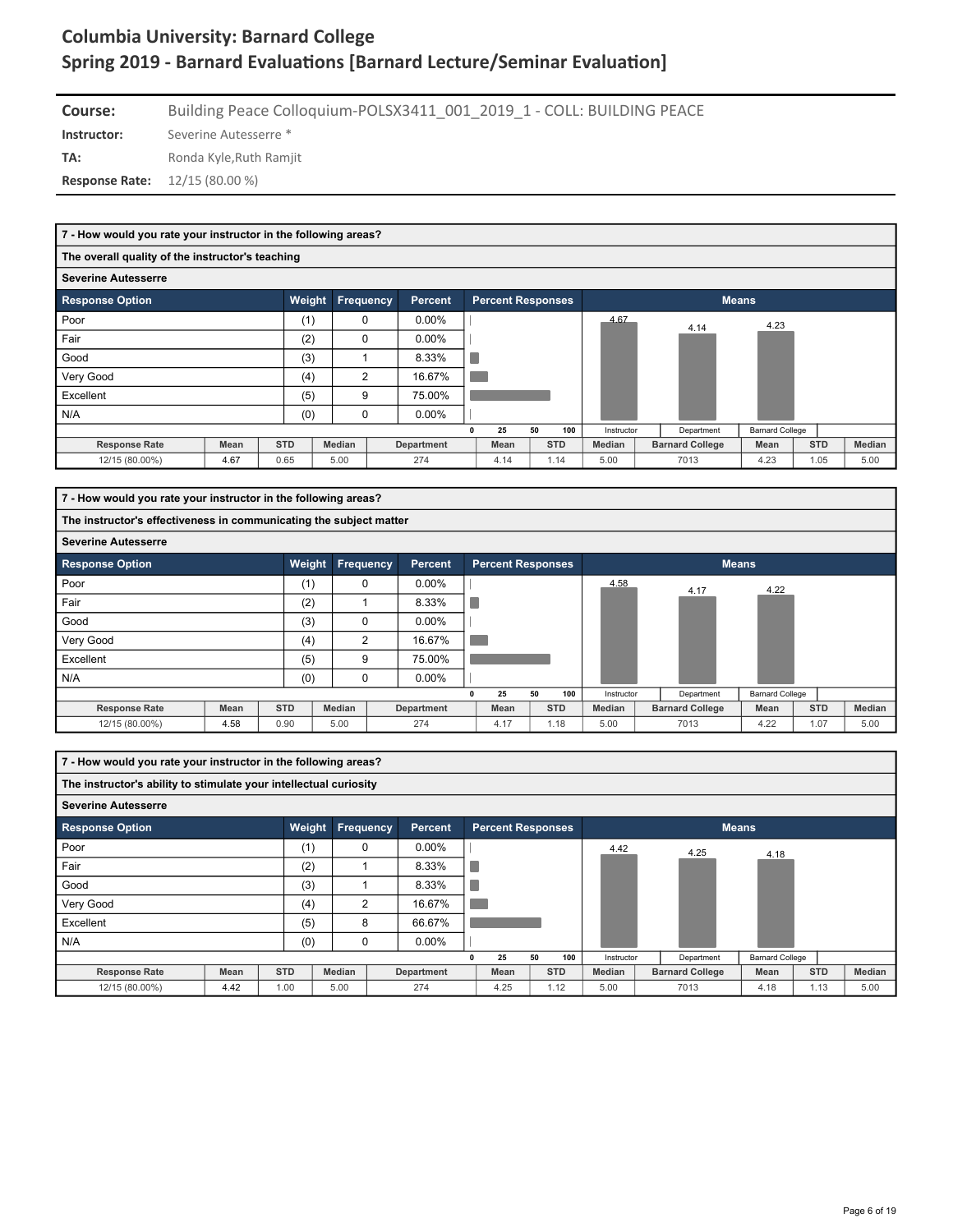| Course:                                | Building Peace Colloquium-POLSX3411 001 2019 1 - COLL: BUILDING PEACE |
|----------------------------------------|-----------------------------------------------------------------------|
| Instructor:                            | Severine Autesserre *                                                 |
| TA:                                    | Ronda Kyle.Ruth Ramiit                                                |
| <b>Response Rate:</b> $12/15(80.00\%)$ |                                                                       |

|                            | 7 - How would you rate your instructor in the following areas?       |            |                  |  |                   |    |                          |    |            |            |  |                        |                        |            |        |
|----------------------------|----------------------------------------------------------------------|------------|------------------|--|-------------------|----|--------------------------|----|------------|------------|--|------------------------|------------------------|------------|--------|
|                            | The instructor's ability to stimulate student participation in class |            |                  |  |                   |    |                          |    |            |            |  |                        |                        |            |        |
| <b>Severine Autesserre</b> |                                                                      |            |                  |  |                   |    |                          |    |            |            |  |                        |                        |            |        |
| <b>Response Option</b>     |                                                                      | Weight     | <b>Frequency</b> |  | Percent           |    | <b>Percent Responses</b> |    |            |            |  | <b>Means</b>           |                        |            |        |
| Poor                       |                                                                      | (1)        | 0                |  | $0.00\%$          |    |                          |    |            | 4.58       |  | 4.06                   | 4.07                   |            |        |
| Fair                       |                                                                      | (2)        |                  |  | 8.33%             | r. |                          |    |            |            |  |                        |                        |            |        |
| Good                       |                                                                      | (3)        | $\Omega$         |  | $0.00\%$          |    |                          |    |            |            |  |                        |                        |            |        |
| Very Good                  |                                                                      | (4)        | 2                |  | 16.67%            |    |                          |    |            |            |  |                        |                        |            |        |
| Excellent                  |                                                                      | (5)        | 9                |  | 75.00%            |    |                          |    |            |            |  |                        |                        |            |        |
| N/A                        |                                                                      | (0)        | 0                |  | $0.00\%$          |    |                          |    |            |            |  |                        |                        |            |        |
|                            |                                                                      |            |                  |  |                   |    | 25                       | 50 | 100        | Instructor |  | Department             | <b>Barnard College</b> |            |        |
| <b>Response Rate</b>       | Mean                                                                 | <b>STD</b> | Median           |  | <b>Department</b> |    | Mean                     |    | <b>STD</b> | Median     |  | <b>Barnard College</b> | Mean                   | <b>STD</b> | Median |
| 12/15 (80.00%)             | 4.58                                                                 | 0.90       | 5.00             |  | 274               |    | 4.06                     |    | 1.12       | 4.00       |  | 7013                   | 4.07                   | 1.16       | 5.00   |

|                            | 7 - How would you rate your instructor in the following areas? |            |        |           |                   |  |                          |    |            |            |                        |                        |            |        |
|----------------------------|----------------------------------------------------------------|------------|--------|-----------|-------------------|--|--------------------------|----|------------|------------|------------------------|------------------------|------------|--------|
|                            | The instructor's effectiveness in answering questions          |            |        |           |                   |  |                          |    |            |            |                        |                        |            |        |
| <b>Severine Autesserre</b> |                                                                |            |        |           |                   |  |                          |    |            |            |                        |                        |            |        |
| <b>Response Option</b>     |                                                                | Weight     |        | Frequency | <b>Percent</b>    |  | <b>Percent Responses</b> |    |            |            |                        | <b>Means</b>           |            |        |
| Poor                       |                                                                | (1)        |        |           | 8.33%             |  |                          |    |            | 4.50       | 4.23                   | 4.22                   |            |        |
| Fair                       |                                                                | (2)        |        | $\Omega$  | $0.00\%$          |  |                          |    |            |            |                        |                        |            |        |
| Good                       |                                                                | (3)        |        | $\Omega$  | $0.00\%$          |  |                          |    |            |            |                        |                        |            |        |
| Very Good                  |                                                                | (4)        |        | 2         | 16.67%            |  |                          |    |            |            |                        |                        |            |        |
| Excellent                  |                                                                | (5)        | 9      |           | 75.00%            |  |                          |    |            |            |                        |                        |            |        |
| N/A                        |                                                                | (0)        |        | 0         | $0.00\%$          |  |                          |    |            |            |                        |                        |            |        |
|                            |                                                                |            |        |           |                   |  | 25                       | 50 | 100        | Instructor | Department             | <b>Barnard College</b> |            |        |
| <b>Response Rate</b>       | Mean                                                           | <b>STD</b> | Median |           | <b>Department</b> |  | Mean                     |    | <b>STD</b> | Median     | <b>Barnard College</b> | Mean                   | <b>STD</b> | Median |
| 12/15 (80.00%)             | 4.50                                                           | 1.17       | 5.00   |           | 274               |  | 4.23                     |    | 1.09       | 5.00       | 7013                   | 4.22                   | 1.06       | 5.00   |

| 7 - How would you rate your instructor in the following areas?  |      |            |               |                |            |   |                          |    |            |            |                        |                        |            |        |
|-----------------------------------------------------------------|------|------------|---------------|----------------|------------|---|--------------------------|----|------------|------------|------------------------|------------------------|------------|--------|
| The instructor's feedback on your work                          |      |            |               |                |            |   |                          |    |            |            |                        |                        |            |        |
| <b>Severine Autesserre</b>                                      |      |            |               |                |            |   |                          |    |            |            |                        |                        |            |        |
| Weight<br>Frequency<br><b>Response Option</b><br><b>Percent</b> |      |            |               |                |            |   | <b>Percent Responses</b> |    |            |            |                        | <b>Means</b>           |            |        |
| Poor                                                            |      | (1)        |               |                | 8.33%      |   |                          |    |            | 4.08       |                        | 4.08                   |            |        |
| Fair                                                            |      | (2)        |               |                | 8.33%      |   |                          |    |            |            | 4.00                   |                        |            |        |
| Good                                                            |      | (3)        |               | $\overline{2}$ | 16.67%     |   |                          |    |            |            |                        |                        |            |        |
| Very Good                                                       |      | (4)        |               | $\mathbf 0$    | $0.00\%$   |   |                          |    |            |            |                        |                        |            |        |
| Excellent                                                       |      | (5)        |               | 8              | 66.67%     |   |                          |    |            |            |                        |                        |            |        |
| N/A                                                             |      | (0)        |               | $\mathbf 0$    | $0.00\%$   |   |                          |    |            |            |                        |                        |            |        |
|                                                                 |      |            |               |                |            | 0 | 25                       | 50 | 100        | Instructor | Department             | <b>Barnard College</b> |            |        |
| <b>Response Rate</b>                                            | Mean | <b>STD</b> | <b>Median</b> |                | Department |   | Mean                     |    | <b>STD</b> | Median     | <b>Barnard College</b> | Mean                   | <b>STD</b> | Median |
| 12/15 (80.00%)                                                  | 4.08 | 1.44       | 5.00          |                | 274        |   | 4.00                     |    | 1.19       | 4.00       | 7013                   | 4.08                   | 1.13       | 5.00   |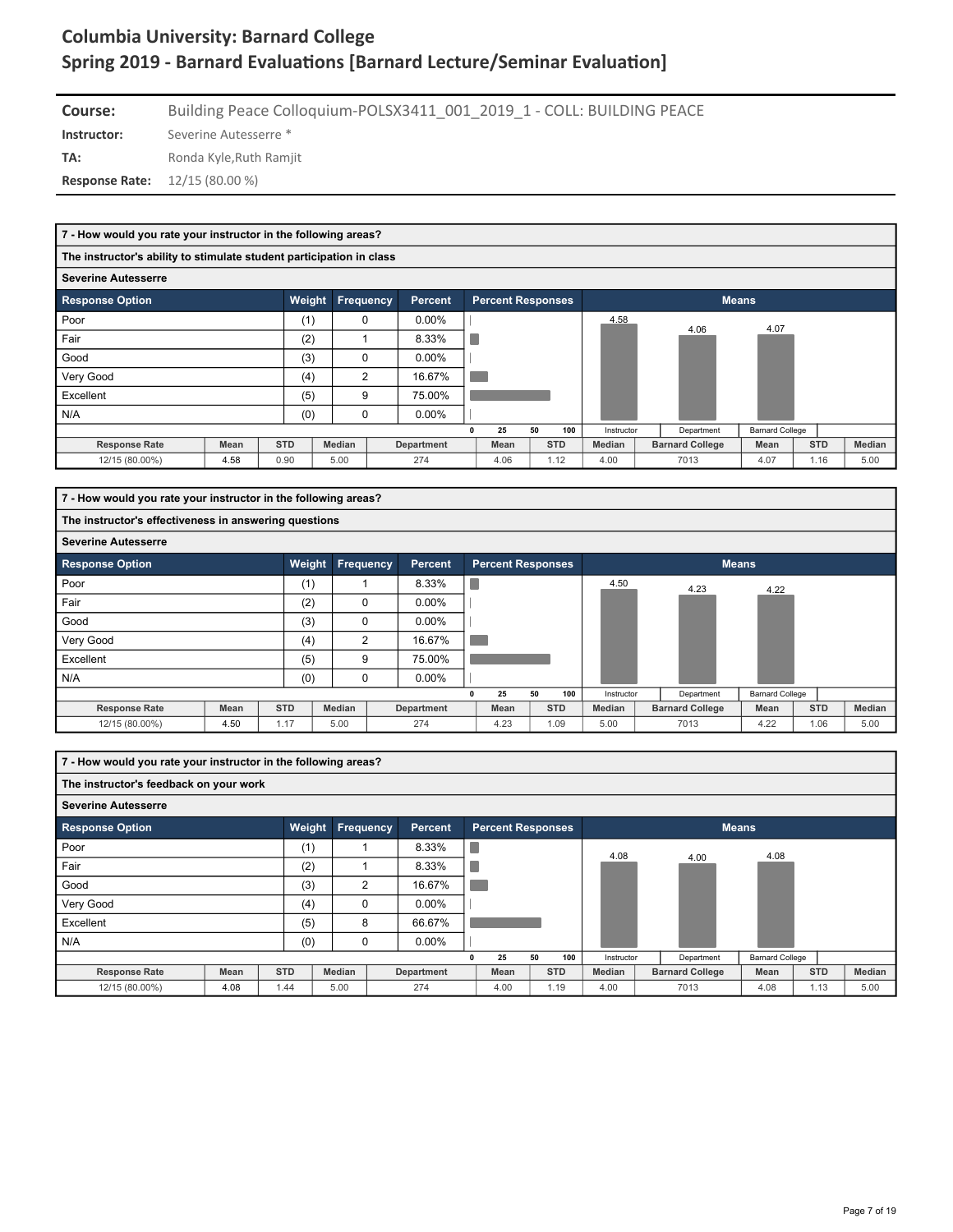| Course:                                | Building Peace Colloquium-POLSX3411 001 2019 1 - COLL: BUILDING PEACE |
|----------------------------------------|-----------------------------------------------------------------------|
| Instructor:                            | Severine Autesserre *                                                 |
| TA:                                    | Ronda Kyle.Ruth Ramiit                                                |
| <b>Response Rate:</b> $12/15(80.00\%)$ |                                                                       |

|                                                                        | 7 - How would you rate your instructor in the following areas? |            |               |  |            |   |                          |    |            |               |              |                        |                        |            |        |  |
|------------------------------------------------------------------------|----------------------------------------------------------------|------------|---------------|--|------------|---|--------------------------|----|------------|---------------|--------------|------------------------|------------------------|------------|--------|--|
| The instructor's timeliness in returning your work                     |                                                                |            |               |  |            |   |                          |    |            |               |              |                        |                        |            |        |  |
| <b>Severine Autesserre</b>                                             |                                                                |            |               |  |            |   |                          |    |            |               |              |                        |                        |            |        |  |
| Weight<br><b>Frequency</b><br><b>Response Option</b><br><b>Percent</b> |                                                                |            |               |  |            |   | <b>Percent Responses</b> |    |            |               | <b>Means</b> |                        |                        |            |        |  |
| Poor                                                                   |                                                                | (1)        | $\mathbf 0$   |  | $0.00\%$   |   |                          |    |            | 4.58          |              | 4.24                   | 4.15                   |            |        |  |
| Fair                                                                   |                                                                | (2)        | $\Omega$      |  | $0.00\%$   |   |                          |    |            |               |              |                        |                        |            |        |  |
| Good                                                                   |                                                                | (3)        |               |  | 8.33%      |   |                          |    |            |               |              |                        |                        |            |        |  |
| Very Good                                                              |                                                                | (4)        | 3             |  | 25.00%     |   |                          |    |            |               |              |                        |                        |            |        |  |
| Excellent                                                              |                                                                | (5)        | 8             |  | 66.67%     |   |                          |    |            |               |              |                        |                        |            |        |  |
| N/A                                                                    |                                                                | (0)        | $\mathbf 0$   |  | $0.00\%$   |   |                          |    |            |               |              |                        |                        |            |        |  |
|                                                                        |                                                                |            |               |  |            | n | 25                       | 50 | 100        | Instructor    |              | Department             | <b>Barnard College</b> |            |        |  |
| <b>Response Rate</b>                                                   | <b>Mean</b>                                                    | <b>STD</b> | <b>Median</b> |  | Department |   | Mean                     |    | <b>STD</b> | <b>Median</b> |              | <b>Barnard College</b> | Mean                   | <b>STD</b> | Median |  |
| 12/15 (80.00%)                                                         | 4.58                                                           | 0.67       | 5.00          |  | 274        |   | 4.24                     |    | 1.02       | 5.00          |              | 7013                   | 4.15                   | 1.11       | 5.00   |  |

|                                                                        | 7 - How would you rate your instructor in the following areas? |            |                |            |  |                          |            |            |                        |                        |            |        |  |  |
|------------------------------------------------------------------------|----------------------------------------------------------------|------------|----------------|------------|--|--------------------------|------------|------------|------------------------|------------------------|------------|--------|--|--|
|                                                                        | The instructor's availability during scheduled office hours    |            |                |            |  |                          |            |            |                        |                        |            |        |  |  |
| <b>Severine Autesserre</b>                                             |                                                                |            |                |            |  |                          |            |            |                        |                        |            |        |  |  |
| Weight<br><b>Frequency</b><br><b>Response Option</b><br><b>Percent</b> |                                                                |            |                |            |  | <b>Percent Responses</b> |            |            | <b>Means</b>           |                        |            |        |  |  |
| Poor                                                                   |                                                                | (1)        | 0              | $0.00\%$   |  |                          |            | 4.67       | 4.29                   | 4.39                   |            |        |  |  |
| Fair                                                                   |                                                                | (2)        | $\mathbf 0$    | $0.00\%$   |  |                          |            |            |                        |                        |            |        |  |  |
| Good                                                                   |                                                                | (3)        |                | 8.33%      |  |                          |            |            |                        |                        |            |        |  |  |
| Very Good                                                              |                                                                | (4)        | $\overline{2}$ | 16.67%     |  |                          |            |            |                        |                        |            |        |  |  |
| Excellent                                                              |                                                                | (5)        | 9              | 75.00%     |  |                          |            |            |                        |                        |            |        |  |  |
| N/A                                                                    |                                                                | (0)        | 0              | $0.00\%$   |  |                          |            |            |                        |                        |            |        |  |  |
|                                                                        |                                                                |            |                |            |  | 25<br>n                  | 50<br>100  | Instructor | Department             | <b>Barnard College</b> |            |        |  |  |
| <b>Response Rate</b>                                                   | Mean                                                           | <b>STD</b> | Median         | Department |  | Mean                     | <b>STD</b> | Median     | <b>Barnard College</b> | Mean                   | <b>STD</b> | Median |  |  |
| 12/15 (80.00%)                                                         | 4.67                                                           | 0.65       | 5.00           | 274        |  | 4.29                     | 1.04       | 5.00       | 7013                   | 4.39                   | 0.93       | 5.00   |  |  |

|                                                                 | 7 - How would you rate your instructor in the following areas? |            |               |  |            |   |                          |    |            |              |  |                        |                        |            |      |        |
|-----------------------------------------------------------------|----------------------------------------------------------------|------------|---------------|--|------------|---|--------------------------|----|------------|--------------|--|------------------------|------------------------|------------|------|--------|
| The adequacy of scheduled office hours                          |                                                                |            |               |  |            |   |                          |    |            |              |  |                        |                        |            |      |        |
| <b>Severine Autesserre</b>                                      |                                                                |            |               |  |            |   |                          |    |            |              |  |                        |                        |            |      |        |
| Weight<br>Frequency<br><b>Response Option</b><br><b>Percent</b> |                                                                |            |               |  |            |   | <b>Percent Responses</b> |    |            | <b>Means</b> |  |                        |                        |            |      |        |
| Poor                                                            |                                                                | (1)        | 0             |  | $0.00\%$   |   |                          |    |            | 4.42         |  | 4.14                   | 4.29                   |            |      |        |
| Fair                                                            |                                                                | (2)        |               |  | 8.33%      |   |                          |    |            |              |  |                        |                        |            |      |        |
| Good                                                            |                                                                | (3)        | $\mathbf 0$   |  | $0.00\%$   |   |                          |    |            |              |  |                        |                        |            |      |        |
| Very Good                                                       |                                                                | (4)        | 4             |  | 33.33%     |   |                          |    |            |              |  |                        |                        |            |      |        |
| Excellent                                                       |                                                                | (5)        |               |  | 58.33%     |   |                          |    |            |              |  |                        |                        |            |      |        |
| N/A                                                             |                                                                | (0)        | $\mathbf 0$   |  | $0.00\%$   |   |                          |    |            |              |  |                        |                        |            |      |        |
|                                                                 |                                                                |            |               |  |            | 0 | 25                       | 50 | 100        | Instructor   |  | Department             | <b>Barnard College</b> |            |      |        |
| <b>Response Rate</b>                                            | Mean                                                           | <b>STD</b> | <b>Median</b> |  | Department |   | Mean                     |    | <b>STD</b> | Median       |  | <b>Barnard College</b> | Mean                   | <b>STD</b> |      | Median |
| 12/15 (80.00%)                                                  | 4.42                                                           | 0.90       | 5.00          |  | 274        |   | 4.14                     |    | 1.11       | 5.00         |  | 7013                   | 4.29                   |            | 1.02 | 5.00   |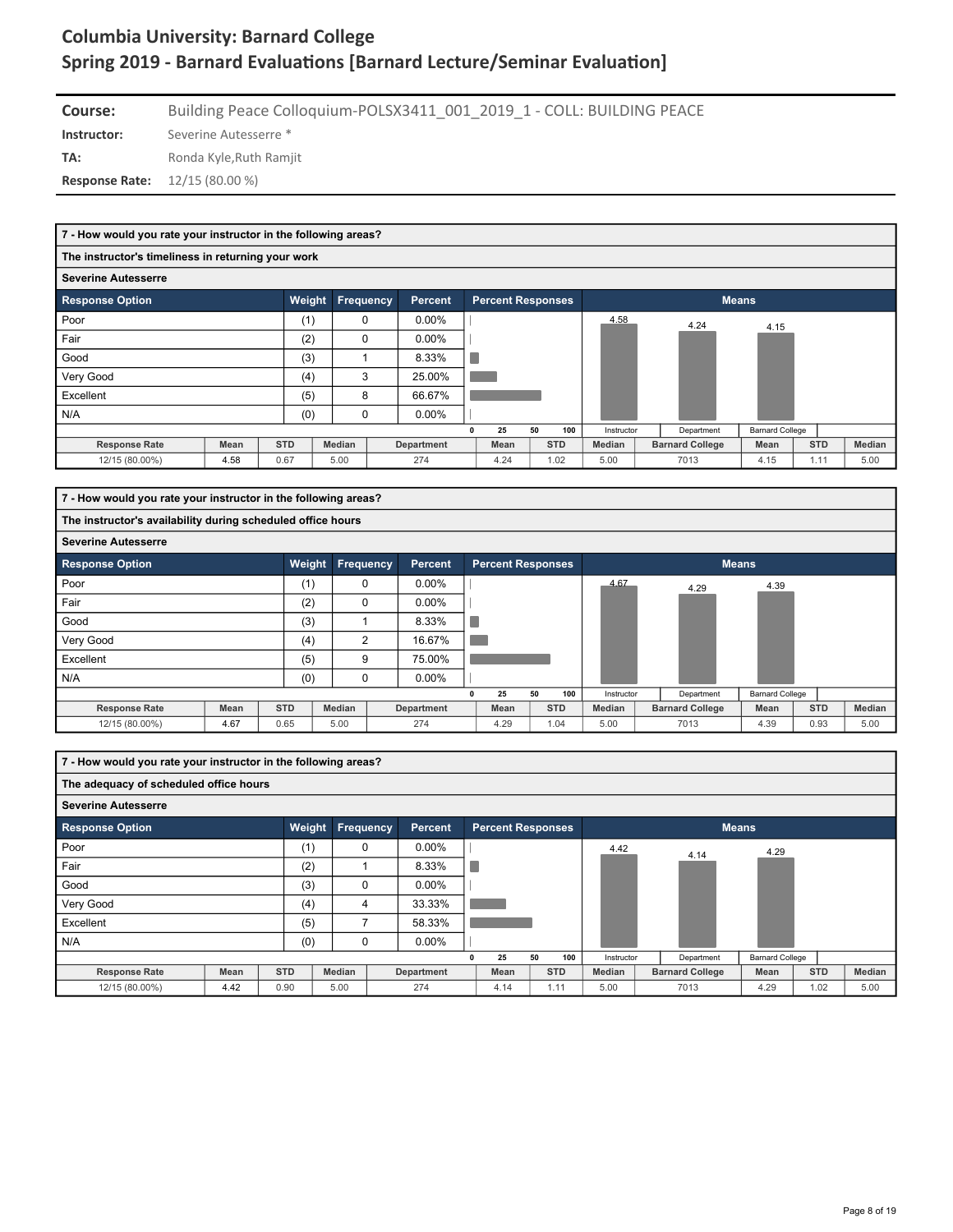**Course:** Building Peace Colloquium-POLSX3411\_001\_2019\_1 - COLL: BUILDING PEACE

**Instructor:** Severine Autesserre \*

TA: Ronda Kyle, Ruth Ramjit

**Response Rate:** 12/15 (80.00 %)

| 8 - What did you value most about your instructor's teaching methods?                                                                                                                                                                                                              |                                                                                                                                                                                                                                                                                                                                                                                                                                                                                                                                                                                                                       |  |  |  |  |  |  |  |  |  |  |
|------------------------------------------------------------------------------------------------------------------------------------------------------------------------------------------------------------------------------------------------------------------------------------|-----------------------------------------------------------------------------------------------------------------------------------------------------------------------------------------------------------------------------------------------------------------------------------------------------------------------------------------------------------------------------------------------------------------------------------------------------------------------------------------------------------------------------------------------------------------------------------------------------------------------|--|--|--|--|--|--|--|--|--|--|
| <b>Severine Autesserre</b>                                                                                                                                                                                                                                                         |                                                                                                                                                                                                                                                                                                                                                                                                                                                                                                                                                                                                                       |  |  |  |  |  |  |  |  |  |  |
| <b>Response Rate</b>                                                                                                                                                                                                                                                               | 10/15 (66.67%)                                                                                                                                                                                                                                                                                                                                                                                                                                                                                                                                                                                                        |  |  |  |  |  |  |  |  |  |  |
|                                                                                                                                                                                                                                                                                    | · I really appreciated how she was able to bring her own personal experiences in the various conflict zones we studied to the classroom. I felt like it really grounded the topic and I felt like I could<br>relate more to the experiences we read about, which helped me achieve a better understanding of Peace Building.                                                                                                                                                                                                                                                                                          |  |  |  |  |  |  |  |  |  |  |
| • Engaging including personal anecdotes that really bring the content of the course to life Welcoming of all opinions and very supportive of the ideas brought to the table Really puts the discussion<br>and the course of discussion of the class into the hands of the students |                                                                                                                                                                                                                                                                                                                                                                                                                                                                                                                                                                                                                       |  |  |  |  |  |  |  |  |  |  |
| • She was very clear and fair                                                                                                                                                                                                                                                      |                                                                                                                                                                                                                                                                                                                                                                                                                                                                                                                                                                                                                       |  |  |  |  |  |  |  |  |  |  |
| . I liked that she was on think and available.                                                                                                                                                                                                                                     |                                                                                                                                                                                                                                                                                                                                                                                                                                                                                                                                                                                                                       |  |  |  |  |  |  |  |  |  |  |
| · good discussion                                                                                                                                                                                                                                                                  |                                                                                                                                                                                                                                                                                                                                                                                                                                                                                                                                                                                                                       |  |  |  |  |  |  |  |  |  |  |
| . How strict she was about deadlines - it made me work on a schedule.                                                                                                                                                                                                              |                                                                                                                                                                                                                                                                                                                                                                                                                                                                                                                                                                                                                       |  |  |  |  |  |  |  |  |  |  |
| • Engaging and well-articulated                                                                                                                                                                                                                                                    |                                                                                                                                                                                                                                                                                                                                                                                                                                                                                                                                                                                                                       |  |  |  |  |  |  |  |  |  |  |
| • Clear, personal, smart, and informative                                                                                                                                                                                                                                          |                                                                                                                                                                                                                                                                                                                                                                                                                                                                                                                                                                                                                       |  |  |  |  |  |  |  |  |  |  |
| our research.                                                                                                                                                                                                                                                                      | • Professor Autesserre is by far the best colloquium professor I had in terms of her instruction on how to write a research paper. This is my third colloquium and only the first time I really understood<br>what the professor expected from us and who devoted a good amount of class time to teaching how to write the research paper. I also appreciated that she did not require reading during most of<br>April and expected us instead to be working on the papers. Though the readings for the syllabus could be heavy at times, it was planned out well in that she indicated when we should be focusing on |  |  |  |  |  |  |  |  |  |  |
|                                                                                                                                                                                                                                                                                    | . I appreciated the fact that Professor Autesserre had far-reaching expertise in the field; as such, I felt like I was talking to a true expert in the field. This definitely complimented the subject matter<br>taught throughout the course. In addition, Professor Autesserre was always available for her students, whether it be in class or during office hours. She was always willing to advise and critique<br>students on any matter, and in contrast, was very receptive to criticism on her course and work.                                                                                              |  |  |  |  |  |  |  |  |  |  |

#### **9 - What improvements in the instructor's teaching would you recommend?**

#### **Severine Autesserre**

**Response Rate** 7/15 (46.67%)

• The times when I felt like I was getting the most out of the class was when we were split up in groups and worked together with classmates to discuss the readings. I think more group work would<br>help with digesting the re

• Maybe slightly less timed-speaking events

• I think some more positive reinforcement could have been used.

• more clarity on writing requirements

• We need written out guidelines, especially if we will be so strictly graded down for not following proper structure!

• N/A

• nothing

| 10 - Institutional identification:         |     |                         |          |   |                          |    |     |  |  |              |  |  |  |
|--------------------------------------------|-----|-------------------------|----------|---|--------------------------|----|-----|--|--|--------------|--|--|--|
| <b>Response Option</b>                     |     | <b>Weight Frequency</b> | Percent  |   | <b>Percent Responses</b> |    |     |  |  | <b>Means</b> |  |  |  |
| <b>Barnard College</b>                     | (1) | 12                      | 100.00%  |   |                          |    |     |  |  |              |  |  |  |
| Columbia College                           | (2) | 0                       | $0.00\%$ |   |                          |    |     |  |  |              |  |  |  |
| <b>General Studies</b>                     | (3) | 0                       | $0.00\%$ |   |                          |    |     |  |  |              |  |  |  |
| School of Engineering and Applied Sciences | (4) | 0                       | $0.00\%$ |   |                          |    |     |  |  |              |  |  |  |
| Other                                      | (0) | 0                       | $0.00\%$ |   |                          |    |     |  |  |              |  |  |  |
|                                            |     |                         |          | 0 | 25                       | 50 | 100 |  |  |              |  |  |  |
| <b>Response Rate</b>                       |     |                         |          |   |                          |    |     |  |  |              |  |  |  |
| 12/15 (80.00%)                             |     |                         |          |   |                          |    |     |  |  |              |  |  |  |

| 11 - My class year is: |     |                         |          |                          |              |  |  |  |  |  |  |
|------------------------|-----|-------------------------|----------|--------------------------|--------------|--|--|--|--|--|--|
| <b>Response Option</b> |     | <b>Weight Frequency</b> | Percent  | <b>Percent Responses</b> | <b>Means</b> |  |  |  |  |  |  |
| First Year             | (1) | 0                       | $0.00\%$ |                          |              |  |  |  |  |  |  |
| Sophomore              | (2) |                         | 8.33%    |                          |              |  |  |  |  |  |  |
| Junior                 | (3) |                         | 58.33%   |                          |              |  |  |  |  |  |  |
| Senior                 | (4) | 4                       | 33.33%   |                          |              |  |  |  |  |  |  |
| Other                  | (0) |                         | $0.00\%$ |                          |              |  |  |  |  |  |  |
|                        |     |                         |          | 100<br>50<br>25<br>0     |              |  |  |  |  |  |  |
| <b>Response Rate</b>   |     |                         |          |                          |              |  |  |  |  |  |  |
| 12/15 (80.00%)         |     |                         |          |                          |              |  |  |  |  |  |  |